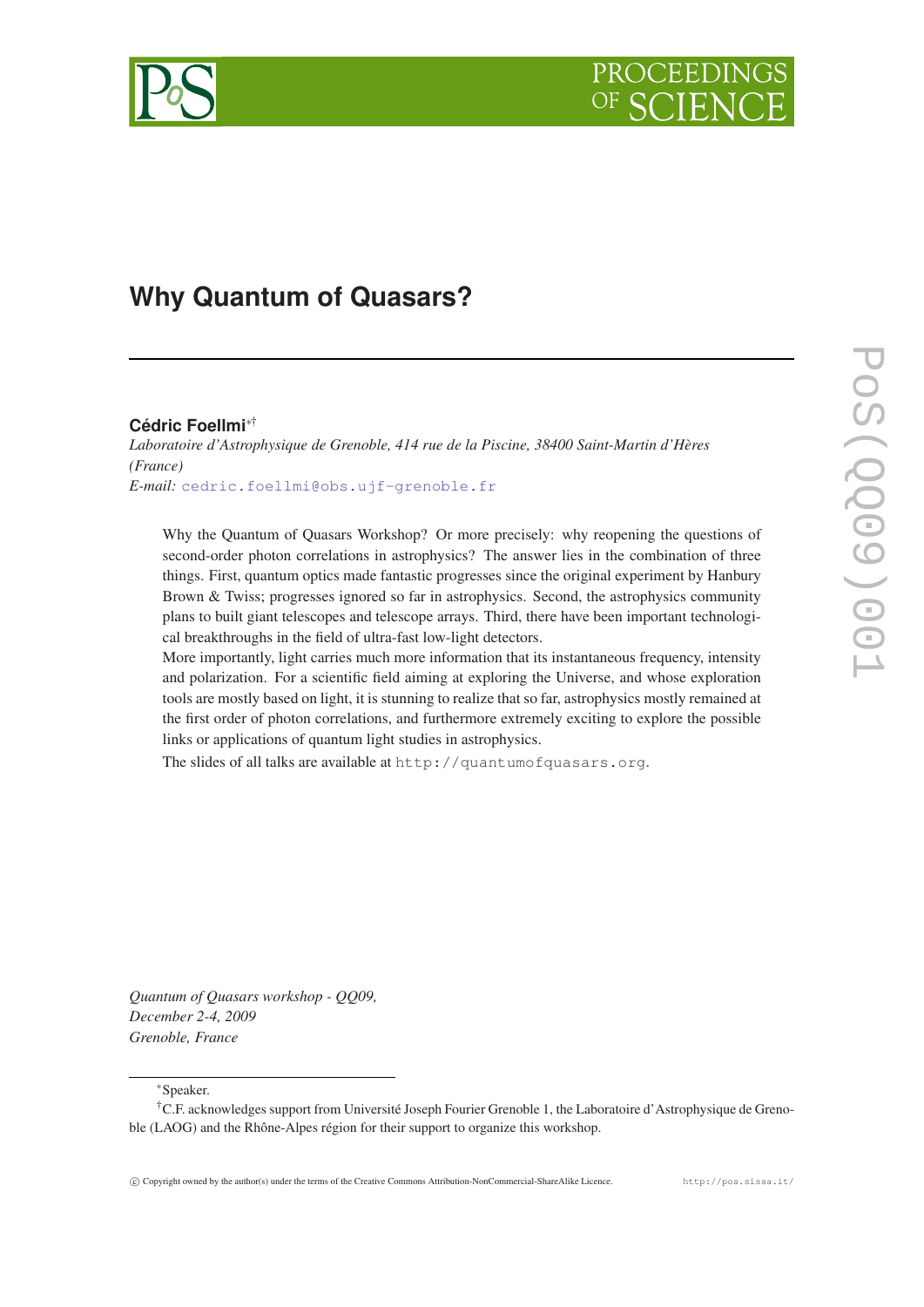#### 1. Quick History

Fifty years ago, Hanbury Brown & Twiss demonstrated the working principle of the intensity interferometry, and actually measured 32 stellar radii with the Narrabri Stellar Intensity Interferometer (see 1; 2; 3; 4; 5). For sensitivity reasons, this experiment has fallen into the darkness in the astrophysical community. On the other hand, what is now called quantum optics is a very active and fascinating field which still explore the HBT effect in laboratory to improve our understanding of the second-order correlations of photons. Today, quantum optics has solid theoretical grounds with the theory of optical coherence for which Roy Glauber earned the Physics Nobel Prize in 2005. But, astrophysics remained at the first-order of photon correlation, where light is a classical wave, governed by Maxwell equations.

The workshop aimed at asking the simple yet broad question: how can we make significant and conceptual progresses about our understanding of the physics of astronomical objects, and the way we observe the Universe by studying the results and the progresses of quantum optics about light and its quantum nature.

The pivotal element to the question "Why Quantum of Quasars Workshop?" is the fact that for measuring stellar radii, not only Hanbury Brown used second-order correlation function, but also, more or less explicitly, the following relationship:

$$
\left|g^{(1)}\right|^2 = g^{(2)} - 1\tag{1.1}
$$

This relationship is valid for chaotic light only. It means that as long as this is valid, it is possible to use  $g^{(2)}$  to obtain a  $g^{(1)}$  measurement (here an interferometric visibility). However, when it is broken, as it is the case in all non-thermal sources, or partially non-thermal sources, it opens an unknown territory for astrophysics. For a complete and detailed introduction on this central argument see (6).

### 2. Open Questions

The workshop aimed at mixing astrophysicists, quantum opticians and engineers in order to explore the links between fundamental optics, non-thermal astrophysical sources such as black holes and quasars, the non-linearity of light emission processes, and our ability to detect and make ultra-fast measurements with breakthrough detectors and giant telescopes. It was a very prospective workshop, and by many ways, significantly in advance for its time. What the Quantum of Quasars workshop revealed, as I expected, is how clear is the fact that we, astrophysicists, have the same vocabulary as quantum optics for everything related to interferometry.

The workshop was organized around the following questions:

- What value the function  $g^{(2)}(t)$  can take in astrophysical sources? Is it observable with the Very Large Telescope? (See talk by Ivan Capraro, PoS (0009)012)
- What means different  $g^{(2)}(t)$  values about the emission process? (See talk by Hugues de Chatellus, [PoS\(QQ09\)008](http://pos.sissa.it/cgi-bin/reader/contribution.cgi?id=PoS(QQ09)008)).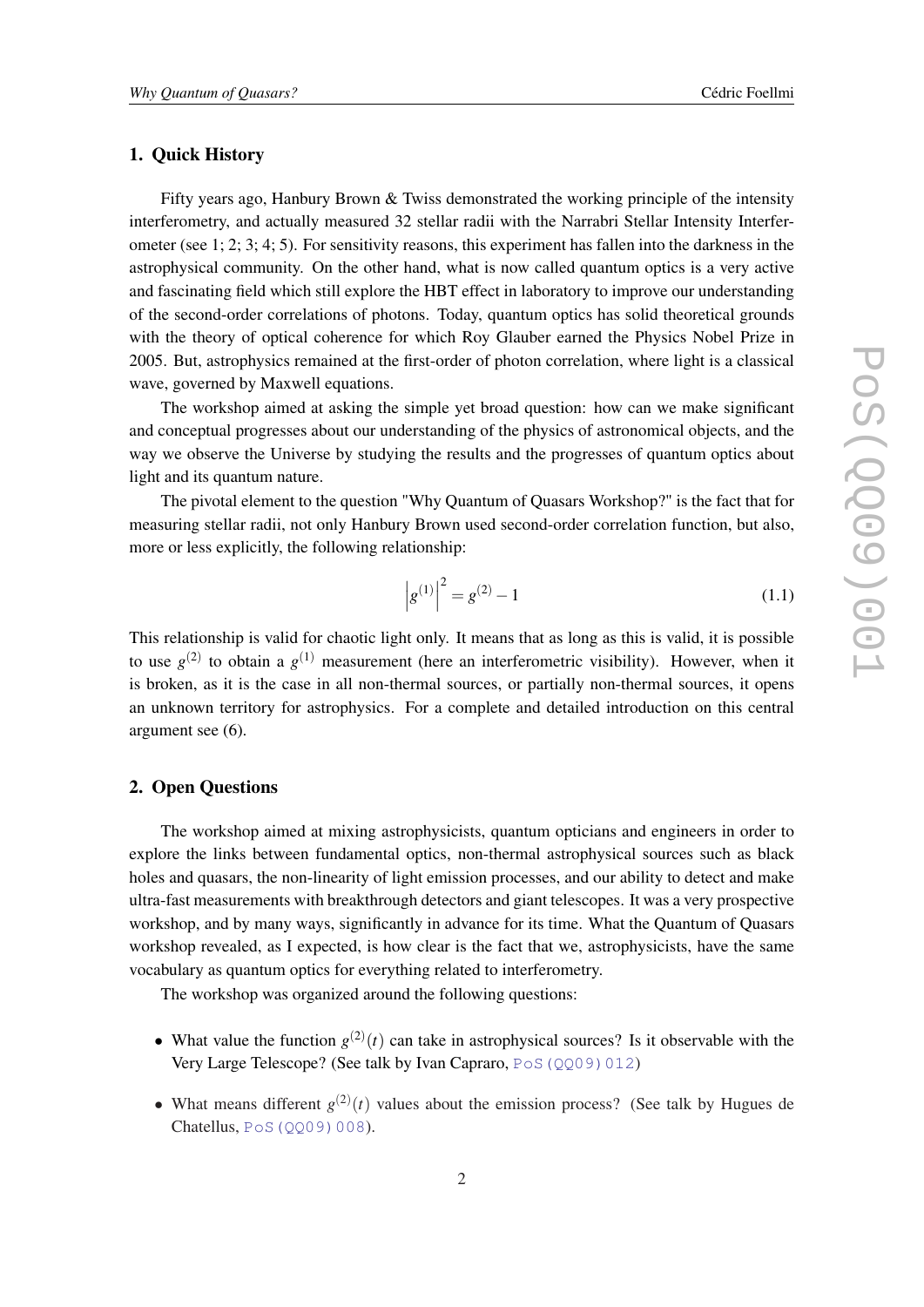- What means a second-order spatial correlation value in general? For an astrophysical source? How coupled are the temporal and spatial coherence in astronomical observations? (See talk by Markus Schoeller, PoS (QQ09)002).
- What modern intensity interferometers will do, be capable of, and what for? (See talk by David Kieda, PoS (QQ09) 006).
- How profound is the Hanbury-Brown & Twiss effect? With atoms? (See talk by Chris Westbrook, PoS (QQ09)005).
- How can we achieve photon-counting detection at the "Heisenberg speed"? (See talk by Johan Rothman, PoS (QQ09)009). On an Extremely Large Telescope?
- To what speed the HBT effect can be measured? How things become clearer, or different, at a much increased speed? (See talk by Emmanuel Rosencher, [PoS\(QQ09\)016](http://pos.sissa.it/cgi-bin/reader/contribution.cgi?id=PoS(QQ09)016)).
- Can intricated photons be measured/detected? If yes, how? What meaningful measurement could be made with a Extremely Large Telescope at the highest speed? (See talk by Javier Gomez, PoS (QQ09) 015).
- Is there any interesting technique different from simple photon-counting for astrophysics? (See talk by François Reynaud,  $PoS(QQ09)013$ ).
- What first and second-order coherence can tell us on black hole objects? (See talk by Guy Pelletier, [PoS\(QQ09\)010](http://pos.sissa.it/cgi-bin/reader/contribution.cgi?id=PoS(QQ09)010)).
- Can the degree of coherence be a new probe of (micro)quasars jets? Black holes? (See talk by Gilles Henri,  $Pos(QQ09)014$ .
- How coherence is affected by light-matter interactions? (See talk by Jean-Louis Le Gouët, [PoS\(QQ09\)007](http://pos.sissa.it/cgi-bin/reader/contribution.cgi?id=PoS(QQ09)007)).
- Is there any mechanisms to break coherence? What about decoherence? (See talk by Brahim Lamine, [PoS\(QQ09\)011](http://pos.sissa.it/cgi-bin/reader/contribution.cgi?id=PoS(QQ09)011)).
- Finally, are there quantum light sources in the Universe? Around black holes? (There are already theoretical considerations about maximally entangled polarized photons via the Unruh effect.) Are they observable? See (6).

# 3. The Future

In the future, we will have 40-m class telescopes such as the E-ELT built by E.S.O. in Chile, giant telescope arrays such as the Cherenkov Telescope Array with which it will be possible to make intensity interferometry, and ultra-fast detectors allowing us to make efficient photon-counting with enough photons in the visible and infrared domains. Naturally, the questions related to secondorder photon correlations and quantum light will emerge in astrophysics in the coming years.

This workshop will be recognized as the pioneering one of the field.